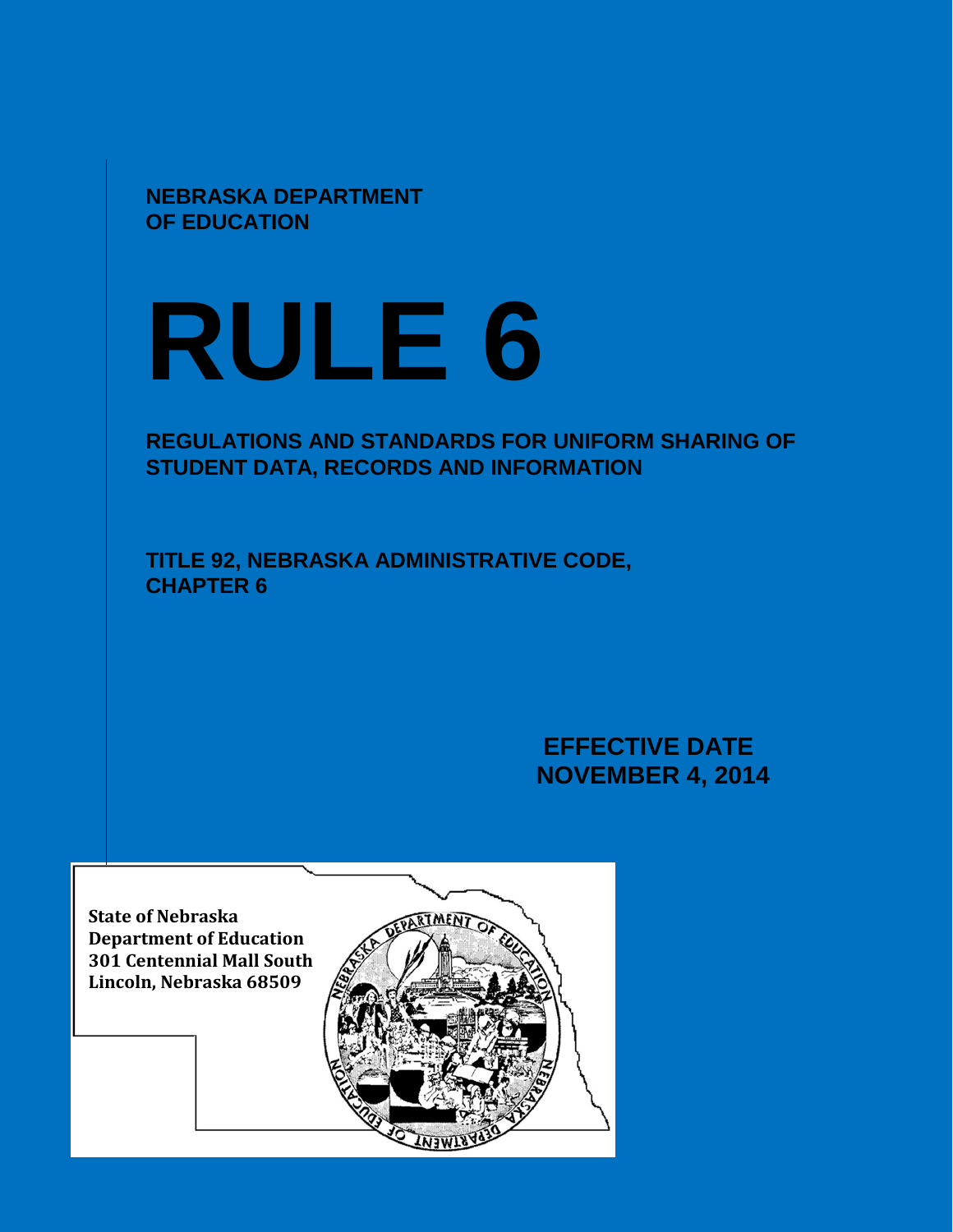# TITLE 92 -NEBRASKA DEPARTMENT OF EDUCATION CHAPTER 6 -REGULATIONS AND STANDARDS FOR UNIFORM SHARING OF STUDENT DATA, RECORDS AND INFORMATION

#### NUMERICAL TABLE OF CONTENTS

| <b>SUBJECT</b>                                    | <b>STATUTORY</b><br><b>AUTHORITY</b>   | CODE<br><b>SECTION</b> |
|---------------------------------------------------|----------------------------------------|------------------------|
| General Information                               | 79-2,104<br>79-318(5)(e), 79-318(5)(i) | 001                    |
| <b>Definitions</b>                                | 79-2,104, 79-318                       | 002                    |
| <b>Required Directory Information</b>             | 79-2,104, 79-318                       | 003                    |
| Sharing of Personally Identifiable<br>Information | 79-2,104, 79-318                       | 004                    |
| Compliance                                        | 79-318(5), 79-318(6),<br>79-703.       | 005                    |
| <b>Dispute Resolution</b>                         | 79-2,104, 79-318(11)                   | 006                    |

Appendix A - Required Terms for any Written Agreement for Disclosure of Personally Identifiable Information from Education Records for Purposes of an Audit, Evaluation or to Comply with Federal, Legal or Program Requirements

Appendix B - Required Terms for any Written Agreement for Disclosure of Personally Identifiable Information from Education Records for Purposes of Conducting Studies for or on behalf of an Education Agency or Institution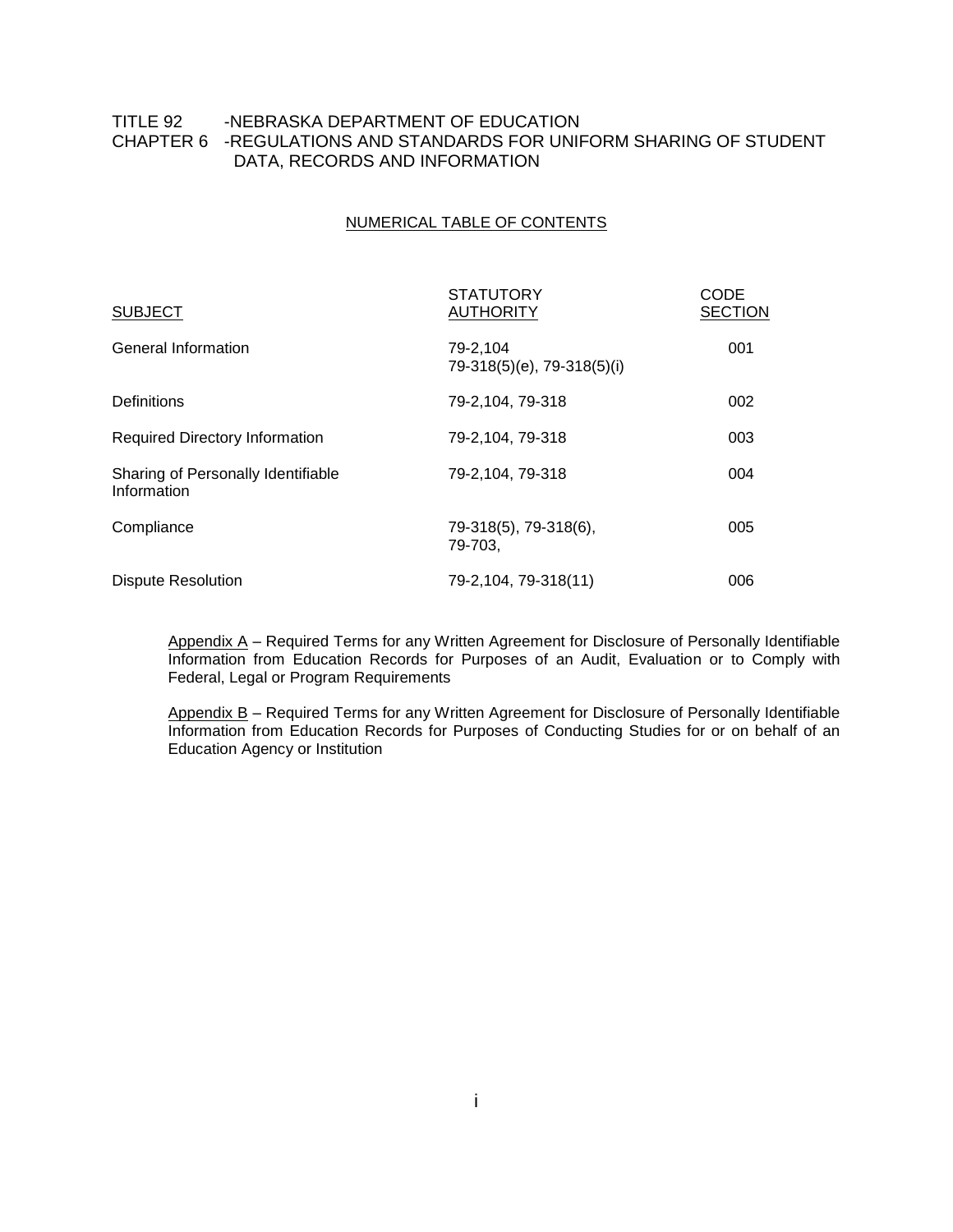# TITLE 92 -NEBRASKA DEPARTMENT OF EDUCATION CHAPTER 6 -REGULATIONS AND STANDARDS FOR UNIFORM SHARING OF STUDENT DATA, RECORDS AND INFORMATION

#### ALPHABETICAL TABLE OF CONTENTS

| <b>SUBJECT</b>                                    | <b>STATUTORY</b><br><b>AUTHORITY</b>   | CODE<br><b>SECTION</b> |
|---------------------------------------------------|----------------------------------------|------------------------|
| Compliance                                        | 79-318(5), 79-318(6),<br>79-703        | 005                    |
| Definitions                                       | 79-2,104, 79-318                       | 002                    |
| <b>Dispute Resolution</b>                         | 79-2,104, 79-318(11)                   | 006                    |
| General Information                               | 79-2.104<br>79-318(5)(e), 79-318(5)(i) | 001                    |
| <b>Required Directory Information</b>             | 79-2,104, 79-318                       | 003                    |
| Sharing of Personally Identifiable<br>Information | 79-2,104, 79-318                       | 004                    |

Appendix A - Required Terms for any Written Agreement for Disclosure of Personally Identifiable Information from Education Records for Purposes of an Audit, Evaluation or to Comply with Federal, Legal or Program Requirements

Appendix B – Required Terms for any Written Agreement for Disclosure of Personally Identifiable Information from Education Records for Purposes of Conducting Studies for or on behalf of an Education Agency or Institution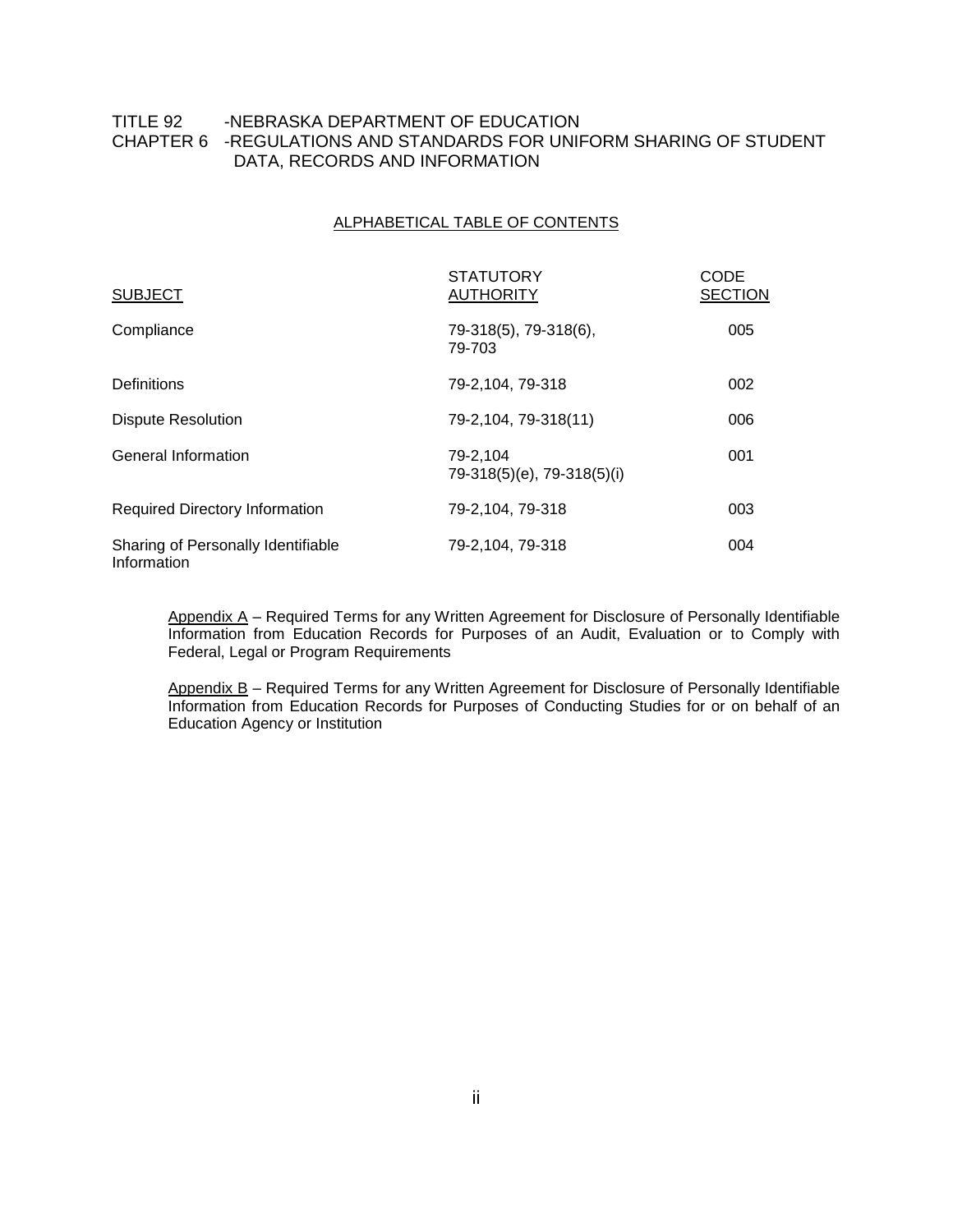### TITLE 92 -NEBRASKA DEPARTMENT OF EDUCATION CHAPTER 6 -REGULATIONS AND STANDARDS FOR UNIFORM SHARING OF STUDENT DATA, RECORDS AND INFORMATION

#### 001 General Information

001.01 Statutory Authority. This Chapter is adopted pursuant to Section 79-2,104(4) of the Revised Statutes of Nebraska (R.R.S.), which states that: "The Legislature finds and declares that the sharing of student data, records, and information among school districts, educational service units, learning communities, and the State Department of Education, to the fullest extent practicable and permitted by law, is vital to advancing education in this state. Whenever applicable law permits the sharing of such student data, records, and information, each school district, educational service unit, and learning community shall comply unless otherwise prohibited by law. The State Board of Education shall adopt and promulgate rules and regulations providing for and requiring the uniform sharing of student data, records, and information among school districts, educational service units, learning communities, and the department**."**

In addition, Section 79-318(5)(e) R.R.S. provides that, through the Commissioner, the State Board shall prescribe a uniform system of records and accounting for keeping adequate educational records, for gathering and reporting necessary educational data and for evaluating educational progress. Finally, Section 79-318(11) R.R.S. provides that the State Board shall interpret its own policies, standards, rules, and regulations and, upon, reasonable request, hear complaints and disputes arising therefrom.

001.02 Scope and Application of this Chapter. This Chapter contains provisions that address the disclosure of personally identifiable student information from or in education records maintained by or on behalf of a public school district, educational service unit (ESU), a learning community or the Nebraska Department of Education (the Department) to any one or more other school districts, educational service units, learning communities, or the Department.

001.03 Related Law and Regulations. Several provisions of both state and federal law and regulations relate to matters concerning the disclosure and confidentiality of student records and information.

The federal Family Educational Rights and Privacy Act, (FERPA), Title 20, *United States Code,*  Sec. 1232g and implementing regulations at Title 34, *Code of Federal Regulations*, Part 99, address the rights of inspection and review and amendment of education records by parents and eligible students, as well as the disclosure of personally identifiable information from education records by educational agencies or institutions to which funds have been made available by the United States Secretary of Education as described at 34 CFR 99.1. The federal laws and regulations of the Individuals with Disabilities in Education Act (IDEA) incorporates FERPA and provides additional measures and requirements concerning the confidentiality and maintenance of education records of students under that law. (See 20 U.S.C. 1417(c), 20 U.S.C. 1439(a)(2) and 34 CFR 300.610 – 300.627).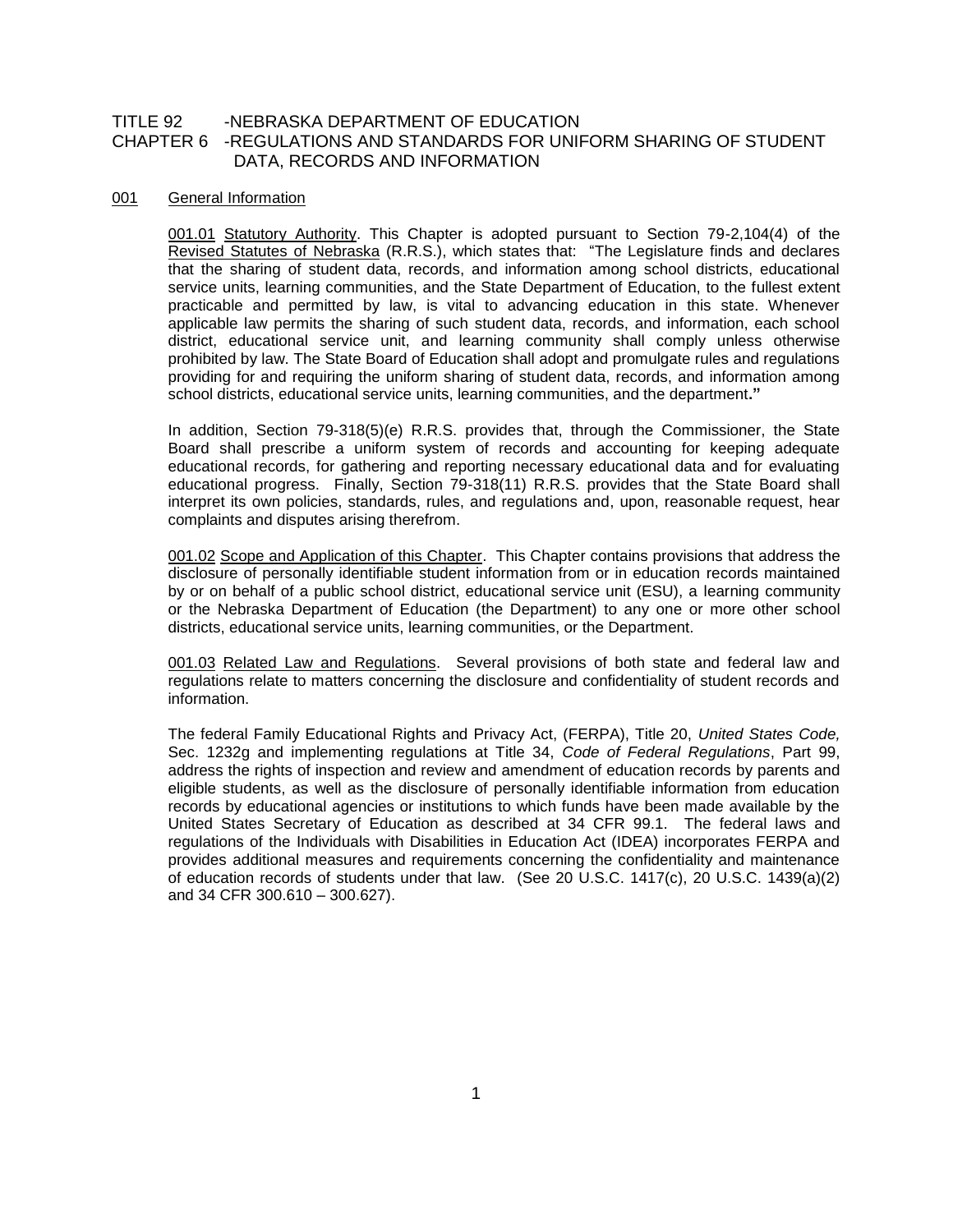The National School Lunch Act at Title 42, *United States Code,* Sec. 1758 limits the use or disclosure of any information obtained from an application for free or reduced priced meals or from a state or local education agency and provides criminal penalties for non-compliance.

Section 79-2,104 R.R.S. addresses access to student files and records in public schools in Nebraska. That statute specifically provides that it "does not preclude or prohibit the disclosure of student records to any other person or entity which may be allowed to have access pursuant to [FERPA]. Section 79-2,105 R.R.S. provides that a copy of a Nebraska public or private school's files or records concerning a student shall be provided at no charge, upon request, to any public or private school to which the student transfers. Section 84-712.05(1) R.R.S. states that personal information in records regarding a student, prospective student or former student of any educational institution may be withheld from the public by the lawful custodian of records, other than routine directory information specified and made public consistent with FERPA.

In addition, other Chapters of Title 92 of the *Nebraska Administrative Code* (NAC) address education records. Chapter 51 (92 NAC 51) at Section 009 provides for certain procedural safeguards concerning records of children with disabilities. Chapter 27 (92 NAC 27) contains a professional practices requirement that all holders of public school teaching, administrative or special service certificates shall keep in confidence personally identifiable information as described in that regulation.

#### 002 Definitions

002.01 Department means the Nebraska Department of Education, which is comprised of the State Board of Education and the Commissioner of Education.

002.02 Directory Information means information contained in an education record of a student that would not generally be considered harmful or an invasion of privacy if disclosed.

002.03 Disclose/Disclosure means to permit access to or the release, transfer, or other communication of personally identifiable information contained in education records by any means, including oral, written, or electronic means, to any party except the party identified as the party that provided or created the record.

002.04 Education Record(s) means those records that are directly related to the student and maintained by an educational agency or institution. Specific examples of what this term does not include are described in FERPA at 34 CFR 99.3 where this term is further defined.

002.05 Educational Agencies or Institutions means a Nebraska school district, educational service unit (ESU), learning community or the Department.

002.06 Eligible Student(s) means a student who has reached 18 years of age.

002.07 ESU means an educational service unit as described in the Educational Service Units Act at Sections 79-1202 and 79-1204 R.R.S.

002.08 FERPA means the federal Family Educational Rights and Privacy Act, Title 20, *United States Code,* Sec. 1232g and implementing regulations at Title 34, *Code of Federal Regulations*, Part 99.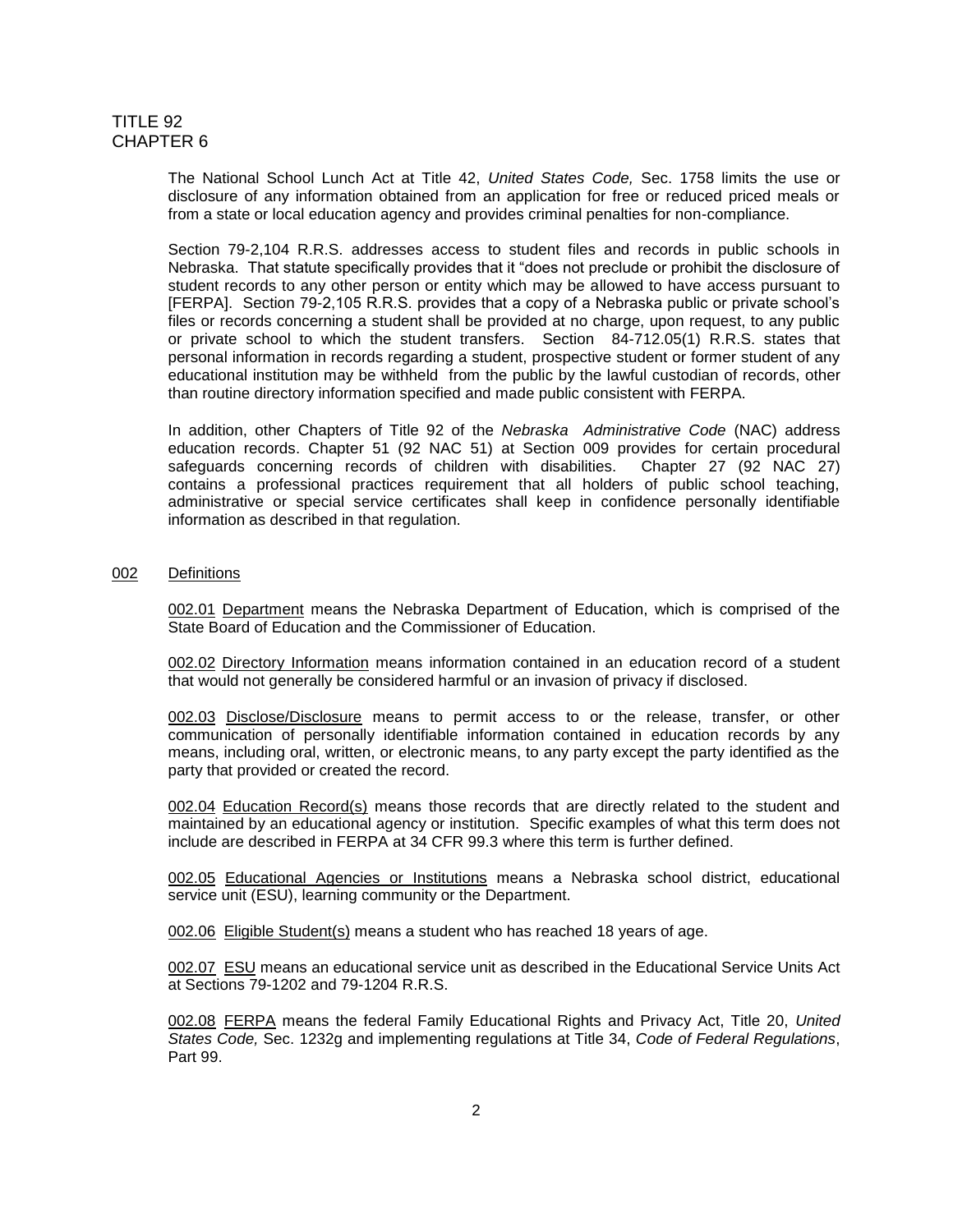002.09 Institutional Service or Function means a service or activity that an educational agency or institution is authorized to and could perform on its own using its own employees and is for its own benefit or for purposes of compliance with law, regulation or other requirements.

002.10 Learning Community means a political subdivision which shares the territory of member school districts and is governed by a learning community coordinating council as set forth in Sections 79-2101 R.R.S. et seq.

002.11 Parent means a parent of a student and includes a natural parent, a guardian, or an individual acting as a parent in the absence of a parent or a guardian.

002.12 Personally Identifiable Information means, but is not limited to:

- (a) The student's name;
- (b) The name of the student's parent or other family members;
- (c) The address of the student or student's family;
- (d) The personal identifier of such as a student number, or biometric record;
- (e) Other indirect identifiers, such as the student's date of birth, place of birth, and mother's maiden name; and,
- (f) Other information that, alone or in combination, is linked or linkable to a specific student that would allow a reasonable person in the school community, who does not have personal knowledge of the relevant circumstances, to identify the student with reasonable certainty.

002.13 State and Local Educational Authorities means a Nebraska school district, ESUs, learning communities, the Department, and the authorized representatives of such entities.

#### 003 Required types of information that each school district shall designate as "directory information"

003.01 General Background and Required Designations. In order to promote a more uniform exchange of information between educational agencies or institutions, each educational agency or institution shall, at a minimum, designate the following as directory information:

003.01A Current and former students' names, date and place of birth, dates of attendance and school(s) attended, graduation, descriptions of participation in officially recognized activities and sports, honors and awards received, and;

003.01B The grade level of current students.

003.02 Directory Information "Opt-Out" by Parent. A parent or eligible student has a right to refuse to let an educational agency or institution designate as directory as to their child(ren) any or all types of information the educational agency or institution has designated as directory information. Any refusal must be in writing and provided by the parent or eligible student to the agency or institution within thirty days of enrollment each year.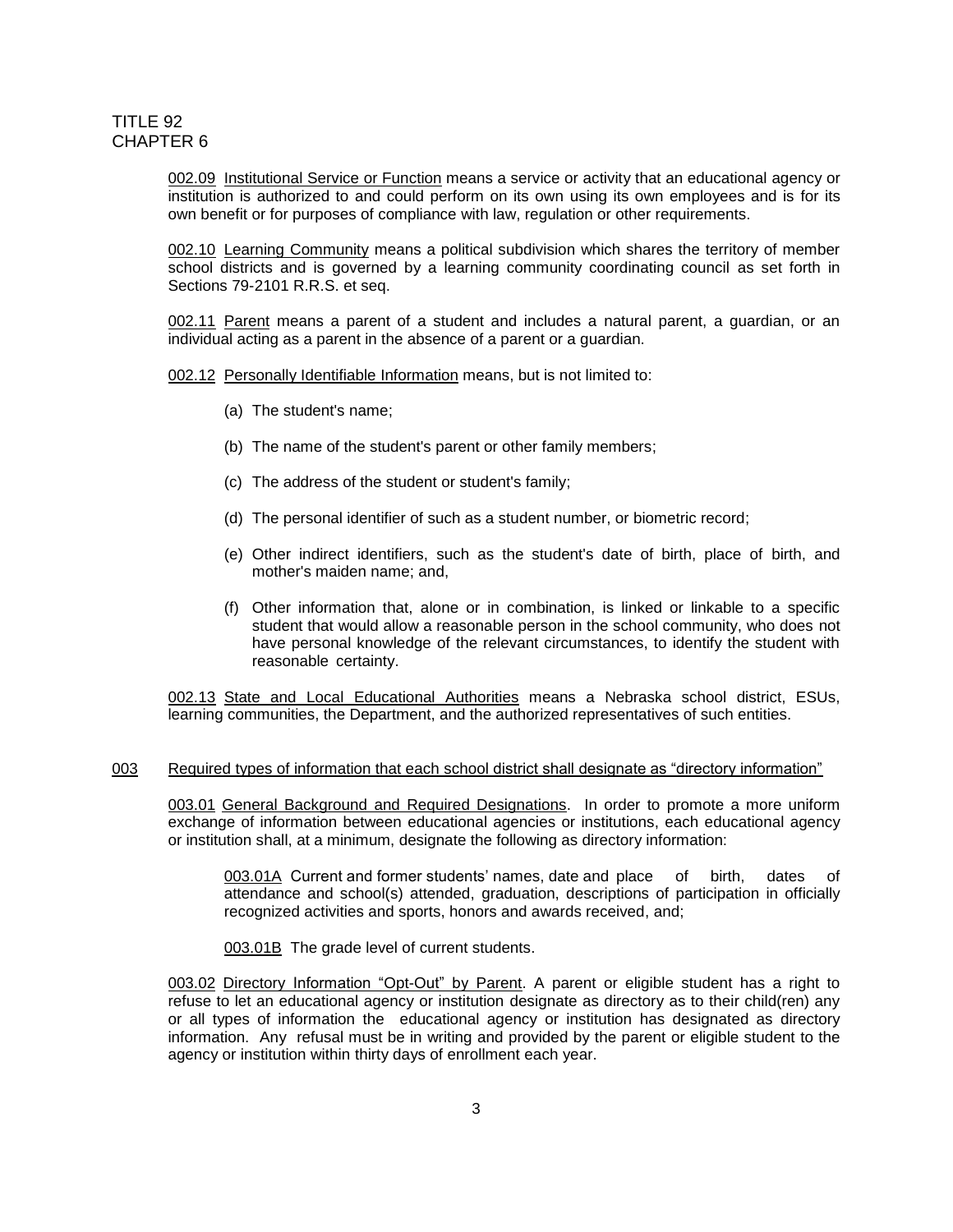#### 004 Sharing of Personally Identifiable Student Records Between School Districts, Learning Communities, ESUs and the Department

004.01 General Background. Applicable law permits an educational agency or institution to disclose personally identifiable information from a student's education record maintained by it, or on behalf of it, in the following circumstances:

004.01A To a party to whom the educational agency or institution has outsourced institutional services or functions, provided that the party (i) performs an institutional service or function for which the educational agency or institution would otherwise use its own employees; (ii) is under the direct control of the educational agency or institution with respect to the use and maintenance of the education records; (iii) the party to whom the information is disclosed will not disclose the information to any other party without the prior consent of the parent or eligible student; and (iv) only uses the information for which the disclosure was made;

004.01B To authorized representatives as set forth in Section 79-2,104(3)(a) R.R.S. of state and local educational authorities when in connection with an audit or evaluation of any federal or state supported education program or for the enforcement of or compliance with federal legal requirements that relate to those programs. The disclosing educational agency or institution and the state or local educational authority must also adhere to the requirements concerning the use, protection and destruction of the personally identifiable information, and utilize the written agreement provided for in Appendix A of this Chapter; or

004.01C To other educational agencies or institutions or state or local educational authorities conducting studies for it or on its behalf to (i) develop, validate, or administer predictive tests; (ii) administer student aid programs; or (iii) improve instruction. The study must be conducted in accordance with the requirements of Appendix B of this Chapter.

004.02 Requirement for school districts, ESUs, learning communities, and the Department. Whenever any school district, ESU, learning community, or the Department may disclose personally identifiable information in or from education records under one or more of the circumstances described in Sections 004.01A – 004.01C of this Chapter to a school district, ESU, learning community, or the Department, it shall do so when a written request is made of it for such information or records by authorized representatives of such school district, ESU, learning community, or the Department. If the school district, ESU, learning community, or the Department decides not to provide such information as requested, then the school district, ESU, learning community or the Department shall provide written notification to the entity making the request and its reason(s) for denying the request.

004.03 De-Identified Student Information. Information from student records that contains personally identifiable information as defined in Section 002.12 of this Chapter may be altered so as to remove or mask elements and cause such records to be de-identified. In such cases, the records are then not personally identifiable information from student records, may be disclosed generally, and shall be de-identified and disclosed upon request as between school districts, ESUs, learning communities and the Department when such de-identified information satisfies the request and purpose of the requesting entity, and such de-identification can be reasonably accomplished.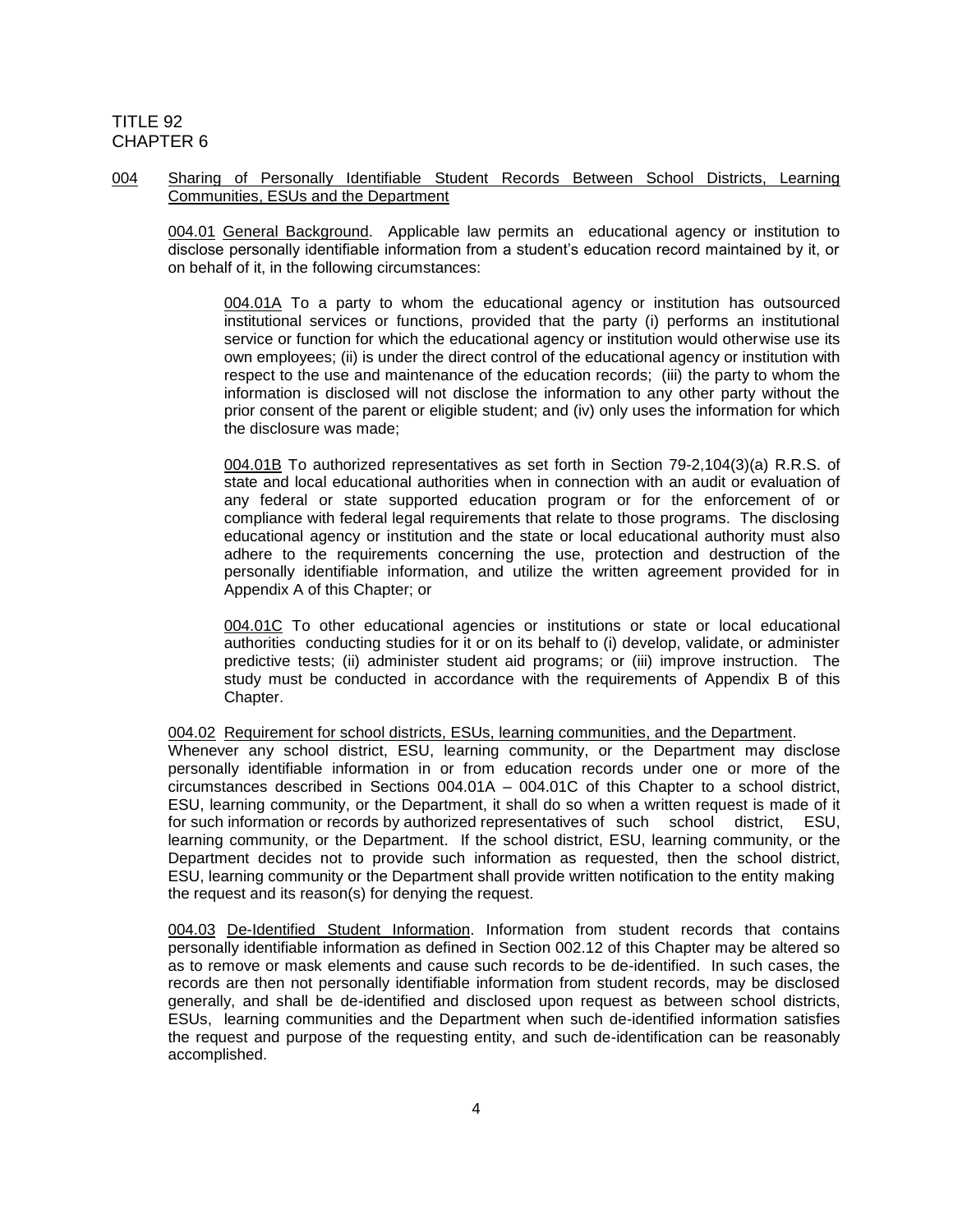004.04 Data Security. Information exchanged between all parties shall be maintained and supported through secure transfer methods. Every effort and process should be ensured to protect the integrity and confidentiality of any related data records. In addition, Section 004.03E of 92 NAC 27 provides that an educator shall keep in confidence personally identifiable information that has been obtained in the course of professional service, unless disclosure serves professional purposes, or is required by law.

#### 005 Compliance is Mandatory

005.01 School Districts. Compliance by school districts with the requirements of this Chapter is a condition of continuing accreditation under Title 92, *Nebraska Administrative Code*, Chapter 10, beginning the first full school year (July 1-June 30) following the effective date of this Chapter.

005.02 ESUs. Compliance by ESUs with the requirements of this Chapter is a condition of continuing accreditation under Title 92, *Nebraska Administrative Code*, Chapter 84, beginning the first full school year (July 1-June 30) following the effective date of this Chapter.

#### 006 Dispute Resolution (Complaints)

006.01 Administrative Review. Any educational agency or institution that believes its request for student information as provided under Section 79-2,104 R.R.S. and this Chapter has been unlawfully denied may request in writing a review by the Commissioner of Education within thirty (30) days after receiving a denial letter as set forth in Section 004.02 of this Chapter, and a copy of the written request for review shall be provided to the entity that issued the denial letter under Section 004.02 of this Chapter. The parties may submit in writing any additional information to the Commissioner of Education to further explain their positions in the matter and shall simultaneously provide copes to all entities involved. The Commissioner of Education shall provide written notification to the entities regarding any decision in the matter.

006.02 Appeal. Within thirty (30) days of the date of the Commissioner of Education's written decision, an educational agency or institution may appeal the Commissioner of Education's decision pursuant to Chapter 61 (92 NAC 61).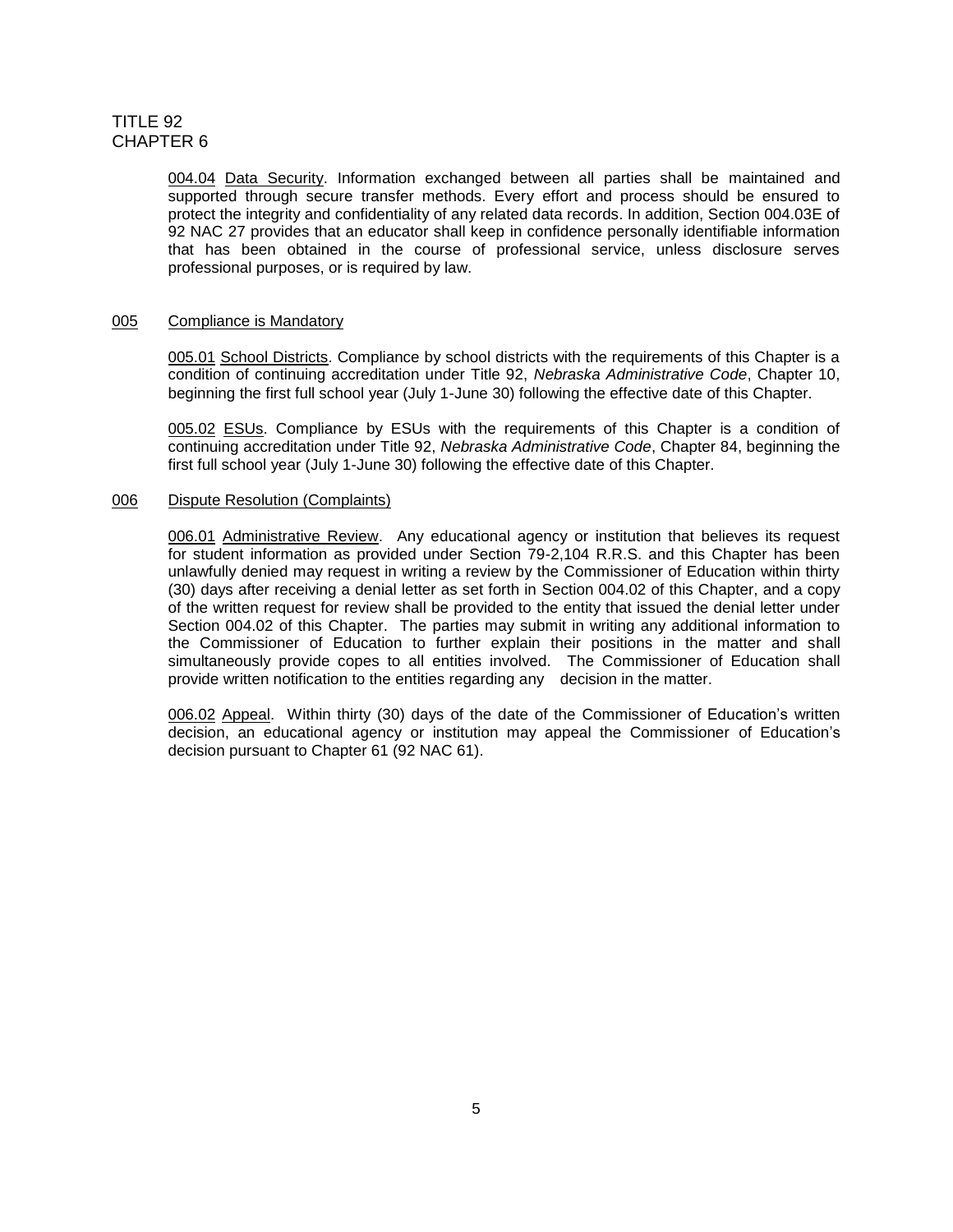# Appendix A – Required Terms for any Written Agreement for Disclosure of Personally Identifiable Information from Education Records for Purposes of an Audit, Evaluation or to Comply with Federal, Legal or Program Requirements

(1) The educational agency or institution must use a written agreement to designate any authorized representative, other than an employee. The written agreement must--

(a) Designate the individual or entity as an authorized representative;

(b) Specify--

(i) The personally identifiable information (PII) from education records to be disclosed;

(ii) That the purpose for which the PII from education records is disclosed to the authorized representative is to carry out an audit or evaluation of Federal- or State-supported education programs, or to enforce or to comply with Federal legal requirements that relate to those programs; and

(iii) A description of the activity with sufficient specificity to make clear that the work falls within the exception of FERPA at 34 CFR [§ 99.31\(a\)\(3\),](https://web2.westlaw.com/find/default.wl?mt=Nebraska&db=1000547&rs=WLW14.01&docname=34CFRS99.31&rp=%2ffind%2fdefault.wl&findtype=L&ordoc=5919237&tc=-1&vr=2.0&fn=_top%2c_top&sv=Split&tf=-1&referencepositiontype=T&pbc=BDC7909C&referenceposition=SP%3b28cc0000ccca6&utid=1) including a description of how the personally identifiable information from education records will be used;

(c) Require the authorized representative to destroy PII from education records when the information is no longer needed for the purpose specified;

(d) Specify the time period in which the information must be destroyed; and

(e) Establish policies and procedures, consistent with the Act and other Federal and State confidentiality and privacy provisions, to protect PII from education records from further disclosure (except back to the disclosing entity) and unauthorized use, including limiting use of PII from education records to only authorized representatives with legitimate interests in the audit or evaluation of a Federal- or Statesupported education program or for compliance or enforcement of Federal legal requirements related to these programs.